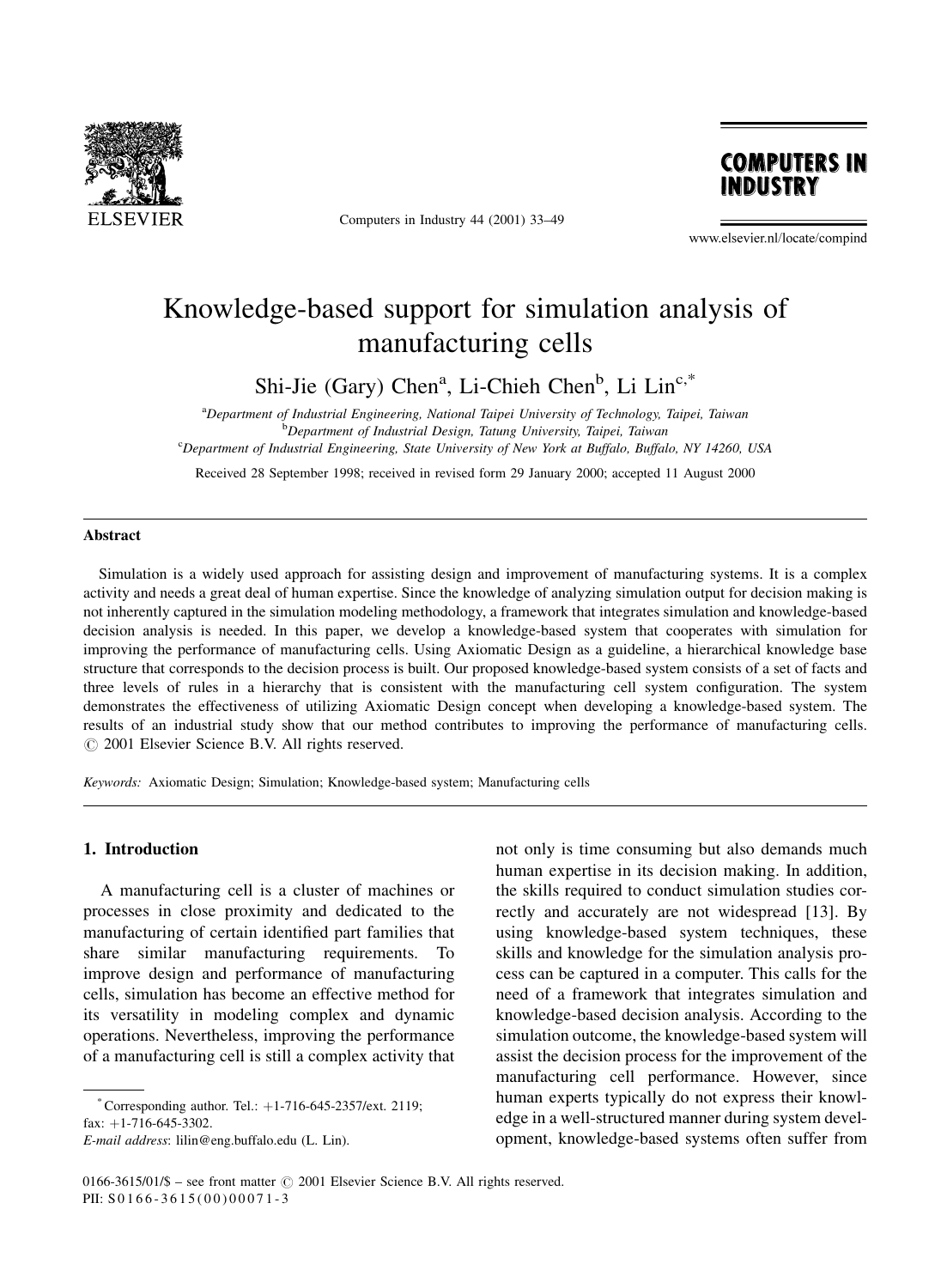the problems of poor structure, redundancy, and difficulty in maintenance [6,8,16]. To develop such a decision support system, a well-organized knowledge base structure that reflects how the human experts solve problems is essential.

To meet this critical need, our research aims at the following objectives:

- 1. To develop a knowledge-based system that cooperates with simulation to support decision making for manufacturing cell performance improvement.
- 2. To construct a knowledge base structure in assisting the systematic development of our proposed knowledge-based decision support system.
- 3. To demonstrate the effectiveness of the knowledge base for decision support of manufacturing cell performance improvement.

The research focuses on flow-line type manufacturing cells where parts travel from upstream to downstream workstations sequentially in a fixed route. Every workstation consists of machines, loaders (i.e. operators or robots), and a conveyor. The proposed knowledge-based system analyzes outputs from a simulation model of a manufacturing cell, determines whether the specified objectives are achieved, and identifies opportunities for improvement.

### 2. Related literature review

### 2.1. Simulation and knowledge-based systems

An effective approach for improving manufacturing cell performance is to develop a simulation model for testing and selecting the configuration that meets the desired objectives [2,18]. The primary objective faced by engineers is to obtain a superior solution by analyzing manufacturing cell simulation outputs that include throughput, utilization, time/number in queue, and time/number in system [9]. Based on this analysis, engineers would improve the initial system by changing certain parameters, such as number of machines, speed of robots or conveyers. This process repeats until satisfactory results are obtained. However, even the procedure of analyzing simulation results could rely on various guidelines and rules, the decision

making still requires significant human expertise and computer resources. To use simulation efficiently in the decision process, the integration of knowledgebased systems (also termed as expert systems) with simulation has been emphasized [4,9,10,13].

O'Keefe developed a taxonomy for combining simulation models and knowledge-based systems [10]:

- 1. Embedded model: The simulation may be embedded within a knowledge-based system, or vice versa. A knowledge-based system sometimes needs to run a simulation to obtain results for the users. On the other hand, a simulation model may need heuristics for choosing parameters during the execution.
- 2. Intelligent-front-end model: A knowledge-based system functions as an intelligent interface between the user and a simulation package. It generates necessary instructions, executes the simulation, and interprets the results to the user.
- 3. Parallel model: The simulation and the knowledge-based system are designed, developed, and implemented as separate software in parallel. Additional links are built for their communications.
- 4. Cooperative model: The simulation and the knowledge-based system cooperate in performing the task and sharing the data. The user is able to access both the simulation and the knowledgebased system sequentially or concurrently.

In the first three models (embedded, intelligent-frontend, and parallel models), the user interacts with only one tool (either simulation model or knowledge-based system). For instance, Ford and Schroer [4] developed a system that combines a knowledge-based system with a commercial simulation language for simulating an electronics manufacturing plant. Their efforts focused on providing a natural language interface so that decision-makers do not have to learn the simulation language. However, natural language interface is not necessary for the engineers if they could acquire knowledge and skills in simulation.

In the cooperative model, the user could interact with both simulation and the knowledge-based system. Sagi and Chen [11] proposed a framework that integrates simulation, neural networks, and knowledge-based system tools for manufacturing cell